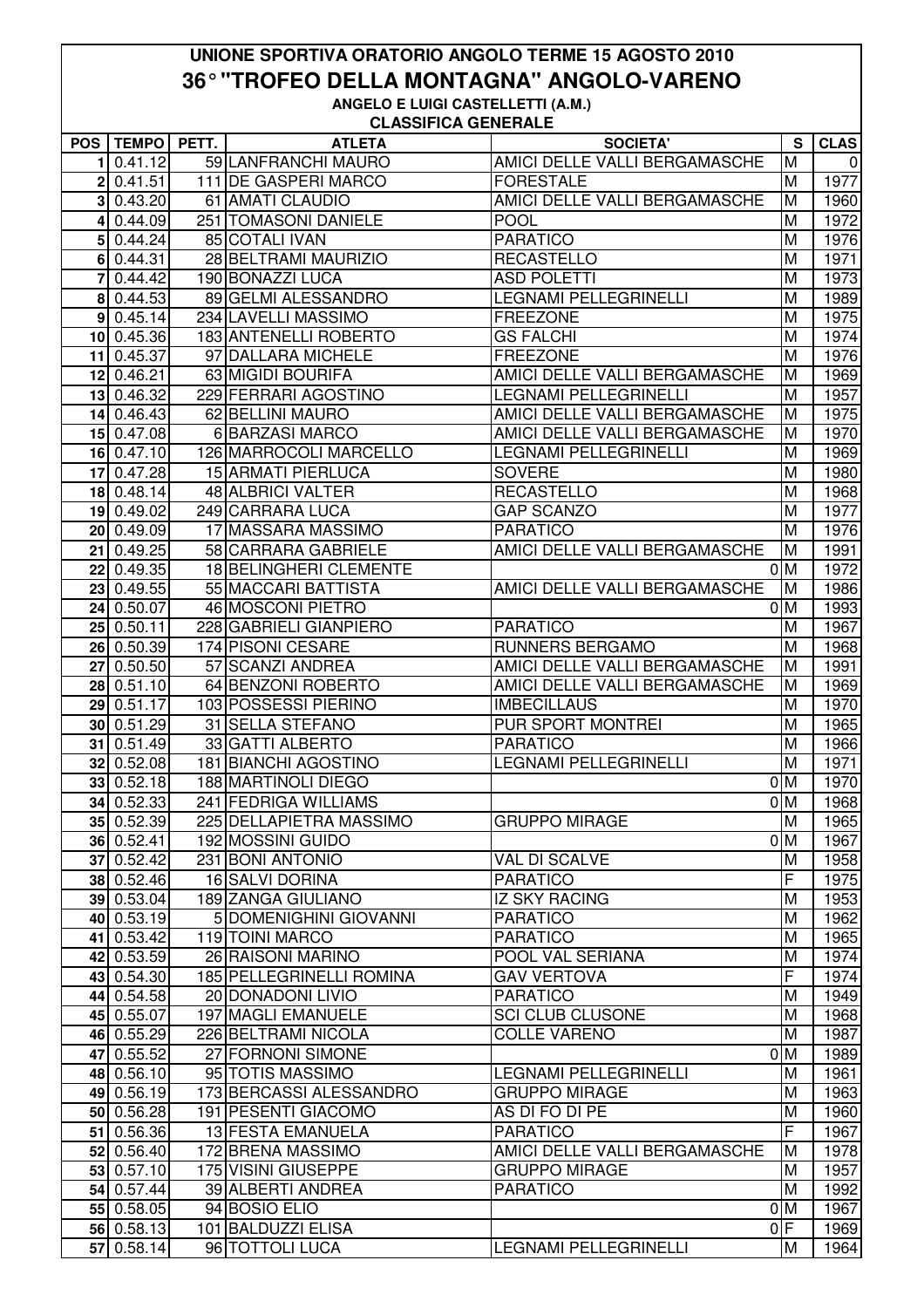|    | 58 0.58.17               | 79 GRASSI MARIO           | <b>SCHILPARIO</b>             |                         | 0 1954             |
|----|--------------------------|---------------------------|-------------------------------|-------------------------|--------------------|
|    | 59 0.58.25               | 90 ALBERTINELLI FABIO     | <b>PARATICO</b>               | M                       | 1967               |
|    | 60 0.58.43               | 78 COTTI COTTINI STEFANIA | LEGNAMI PELLEGRINELLI         | F                       | 1984               |
|    | 61 0.58.47               | 52 PEZZOLI PRIVATO        | AMICI DELLE VALLI BERGAMASCHE | M                       | 1954               |
|    | 62 0.59.13               | 184 CARRARA ENRICO        | <b>GAV VERTOVA</b>            | M                       | 1962               |
|    | 63 0.59.14               | 60 LANFRANCHI MARCO       | AMICI DELLE VALLI BERGAMASCHE | M                       | $\mathbf 0$        |
|    | 64 0.59.30               | 199 DEAMARTINO FAUSTO     | CRAL BANCA POPO.BG.           | M                       | 1961               |
|    | 65 0.59.34               | 81 LUSSANA EMIL           | <b>SCHILPARIO</b>             | M                       | 1995               |
|    | 66 0.59.53               | 177 TRUSSARDUI ELIO       | <b>GRUPPO MIRAGE</b>          | M                       | 1957               |
|    | $67 \overline{)1.00.09}$ | 243 SANGALLI FEDERICO     | <b>AIDO ARTOGNE</b>           | M                       | 1976               |
|    | 68 1.00.14               | 240 SOARDI LUCA           | PARATICO                      | M                       | 1968               |
|    | 69 1.00.16               | 98 GHITTI FABIO           | PARATICO                      | M                       | $\overline{19}73$  |
|    | 70 1.00.29               | 86 GHEZA ALFREDO          | <b>PARATICO</b>               | M                       | 1943               |
|    | 71 1.00.42               | 49 GIUDICI RICCARDO       | VAL DI SCALVE                 | M                       | 1974               |
| 72 | 1.00.43                  | 2 CADEI GIOVANNI          | <b>ATLETICA FRANCIACRTA</b>   | M                       | 1966               |
|    | 73 1.01.06               | 239 CALSANA FABIALA       | <b>PARATICO</b>               | F                       | 1971               |
|    |                          |                           |                               | M                       |                    |
|    | 74 1.01.08               | 92 COTTI PICCINELLI DENIS | <b>PISOGNE</b>                |                         | 1974               |
|    | 75 1.01.12               | 42 ZANNI GIOVANNI         | <b>PARATICO</b>               | M                       | 1956               |
|    | 76 1.01.19               | 232 TAGLIAFERRI GIOVANNI  | <b>VAL DI SCALVE</b>          | M                       | 1952               |
|    | 77 1.01.26               | 168 FIORINI PAOLO         | LEGNAMI PELLEGRINELLI         | M                       | 1974               |
|    | 78 1.01.44               | 187 FILIPPI MASSIMO       | LEGNAMI PELLEGRINELLI         | M                       | 1971               |
|    | 79 1.02.15               | 236 SPADARI CRISTIAN      | PARATICO                      | M                       | 1978               |
|    | 80 1.02.24               | 3 FEDRIGA RANIERO         | <b>GRATACASOLO</b>            | M                       | 1971               |
|    | 81 1.02.39               | 244 PATRONI GABRIELE      | <b>GRATACASOLO</b>            | M                       | 1960               |
|    | 82 1.02.45               | 109 SPADACINI GIUSERPPE   | <b>GRATACASOLO</b>            | M                       | 1972               |
|    | 83 1.02.53               | 176 VUERI DANIELE         | <b>GRUPPO MIRAGE</b>          | M                       | 1963               |
|    | 84 1.02.59               | 238 CALSANA MATTIA        | <b>PARATICO</b>               | M                       | 1979               |
|    | 85 1.03.03               | 248 ALBERTINELLI RICCARDO | <b>IMBECILLAUS</b>            | M                       | 1971               |
|    | 86 1.03.08               | 230 CATTANEO EDOARDO      | <b>VAL DI SCALVE</b>          | M                       | 1955               |
| 87 | 1.03.37                  | 83 MAGRI ANGELO           | <b>ROGNO</b>                  | M                       | 1997               |
|    | 88 1.04.00               | 47 ALBRICI ERIC           | <b>VAL DI SCALVE</b>          | M                       | 1997               |
|    | 89 1.04.55               | 116 BERETTA ROBERTO       | <b>SPIRITO</b>                | M                       | 1970               |
|    | 90 1.04.56               | 80 BERTASA CINZIA         | <b>SKY RACING</b>             | F                       | $\overline{1974}$  |
|    | $91 \overline{)1.06.08}$ | 180 SORLINI PIARLUIGI     | <b>IMBECILLAUS</b>            | M                       | 1969               |
|    | 92 1.06.17               | 200 VEZZOLI MARCO         | CRAL BANCA POPO.BG.           | M                       | 1970               |
|    | 93 1.06.25               | 112 ALBERTINELLI MARIO    | ALPINI DI TERZANO             | M                       | 1957               |
|    | 94 1.06.45               | 75 MACCARI ANGELO         | AMICI DELLE VALLI BERGAMASCHE | M                       | 1989               |
|    | 95 $1.07.27$             | 198 SPAMPATI FRANCO       | <b>COLLE VARENO</b>           | M                       | 1957               |
|    | 96 1.08.32               | 224 PASINETTI MARCO       | <b>PARATICO</b>               | M                       | 1968               |
|    | 97 1.08.38               | 250 ZEZIOLA CUNIBERTO     |                               | 0 <sub>M</sub>          | 1955               |
|    | 98 1.08.50               | 194 BENDOTTI GIANANGELO   | <b>PISOGNE</b>                | M                       | 1955               |
|    | 99 1.08.53               | 34 BERTAZZLI VITTORIO     | <b>PARATICO</b>               | M                       | 1940               |
|    | 100 1.09.22              | 169 FIORINI FIORINO       | <b>LEGNAMI PELLEGRINELLI</b>  | M                       | 1949               |
|    | 101 1.09.24              | 115 TAGLIANI PIERANGELO   |                               | 0 <sub>M</sub>          | 1963               |
|    | 102 1.10.01              | 30 FERRACIN SABRINA       | RUNNER TEEM ZANETTI           | F                       | 1969               |
|    | 103 1.10.51              | 56 PERSICO ROBERTO        | AMICI DELLE VALLI BERGAMASCHE | M                       | 1995               |
|    | 104 1.11.06              | 77 PEDERSOLI DOMENICO     |                               | 0 <sub>M</sub>          | 1963               |
|    | 105 1.11.14              | 255 MININI MARA           | <b>USO ANGOLO</b>             | F                       | 1973               |
|    | 106 1.11.15              | 44 TROTTI FRANCO          | <b>USO ANGOLO</b>             | M                       | $\overline{19}$ 42 |
|    | 107 1.11.27              | 233 PASINELLI EZIO        | <b>IMBECILLAUS</b>            | $\overline{\mathsf{M}}$ | 1952               |
|    | 108 1.12.23              | 108 AMANZIO GIOVANNI      | <b>GRATACASOLO</b>            | M                       | 1970               |
|    | 109 1.13.16              | 87 LENZI STEFANIA         | <b>PARATICO</b>               | F                       | 1981               |
|    |                          | 29 POLONI GIOVAN MARIA    |                               | M                       |                    |
|    | 110 1.13.39              |                           | VAL DI SCALVE                 | M                       | 1951               |
|    | 111 1.15.30              | 32 BARDELLA SERGIO        | <b>MALONNO</b>                |                         | 1939               |
|    | 112 1.15.30              | 106 BELOTTI LUCIANO       |                               | 0 <sub>M</sub>          | 1964               |
|    | 113 1.16.08              | 99 GUINDANI GIAMPAOLO     | TRAIL RUNNING BRESCIA         | M                       | 1972               |
|    | 114 1.16.36              | 237 DUCOLI CLAUDIO        |                               | 0 <sub>M</sub>          | 1957               |
|    | 115 1.16.38              | 256 CHIUDINELLI NMARCO    | <b>USO ANGOLO</b>             | M                       | 1972               |
|    | 116 1.17.29              | 38 BENDOTTI MANFREDO      |                               | 0 <sub>M</sub>          | 1932               |
|    | $\overline{117}$ 1.17.38 | 253 MILESI MATTEO         | <b>USO ANGOLO</b>             | M                       | 2000               |
|    | 118 1.17.41              | 67 SCANZI ILARIA          | AMICI DELLE VALLI BERGAMASCHE | f                       | 1993               |
|    | 119 1.17.51              | 66 SCANZI GIAMBATTISTA    | AMICI DELLE VALLI BERGAMASCHE | M                       | 1957               |